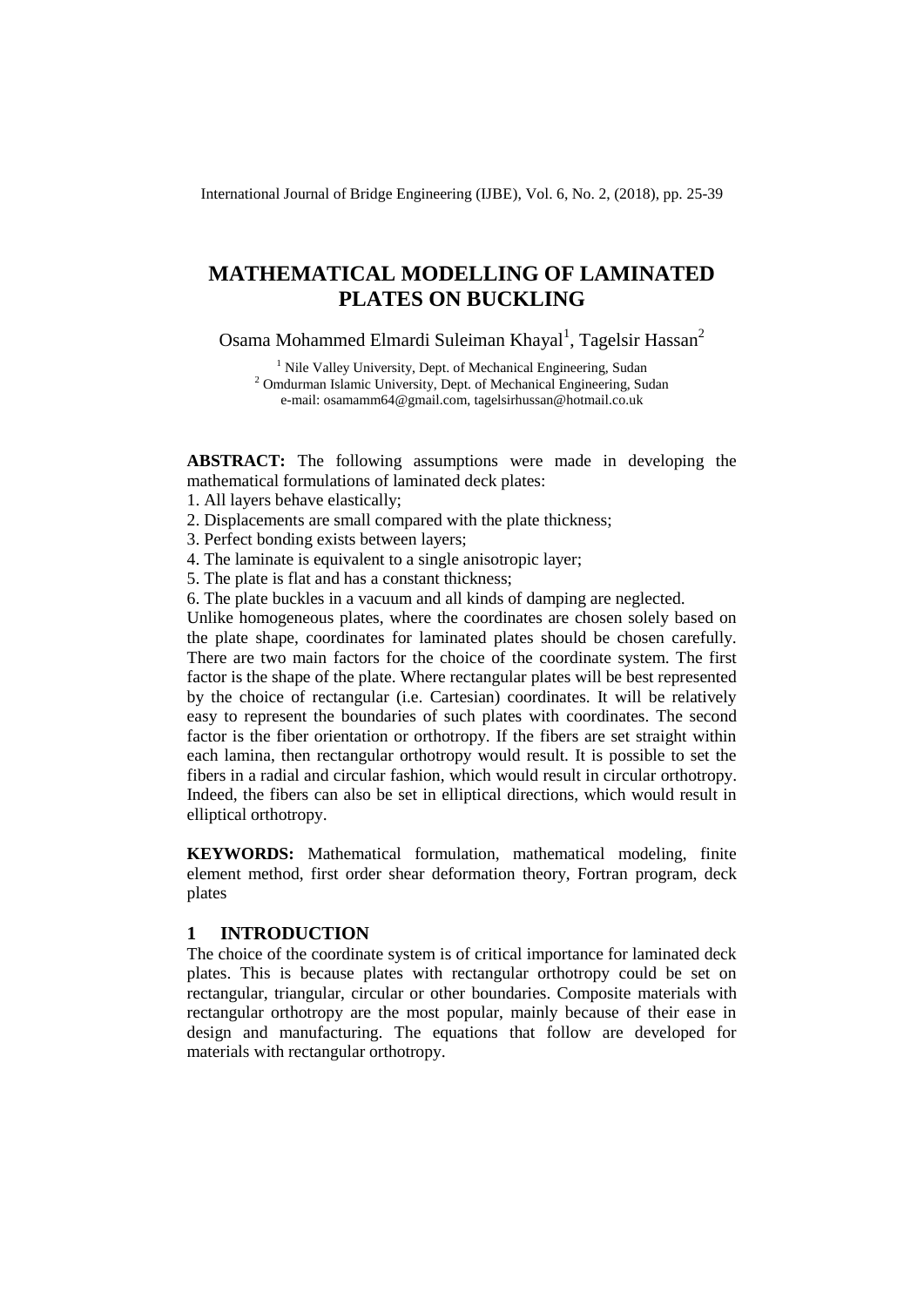Figure 1.1 below shows the geometry of a plate with rectangular orthotropy drawn in the Cartesian coordinates X, Y, and Z or 1, 2, and 3. The parameters used in such a plate are: (1) the length in the X-direction, (a); (2) the length in the Y – direction (i.e. breadth), (b); and (3) the length in the  $Z$  – direction (i.e. thickness), (h).



*Figure 1.1* The geometry of a laminated composite plate

## **2 MATHEMATICAL FORMULATIONS**

A first – order shear deformation theory (FSDT) is selected to formulate the problem. Consider a thin deck plate of length a, breadth b, and thickness h as shown in figure 2.1(a), subjected to in – plane loads Rx, Ry and Rxy as shown in figure 2.1(b). The in – plane displacements u  $(x, y, z)$  and v  $(x, y, z)$  can be expressed in terms of the out of plane displacement  $w(x, y)$  as shown below: The displacements are:

$$
u(x, y, z) = u0(x, y) - z \frac{\partial w}{\partial x}
$$
  
\n
$$
v(x, y, z) = v0(x, y) - z \frac{\partial w}{\partial x}
$$
  
\n
$$
w(x, y, z) = w0(x, y)
$$
 (2.1)

Where  $u_0$ ,  $v_0$  and  $w_0$  are mid – plane displacements in the direction of the x, y and  $z$  axes respectively;  $z$  is the perpendicular distance from  $mid -$  plane to the layer plane.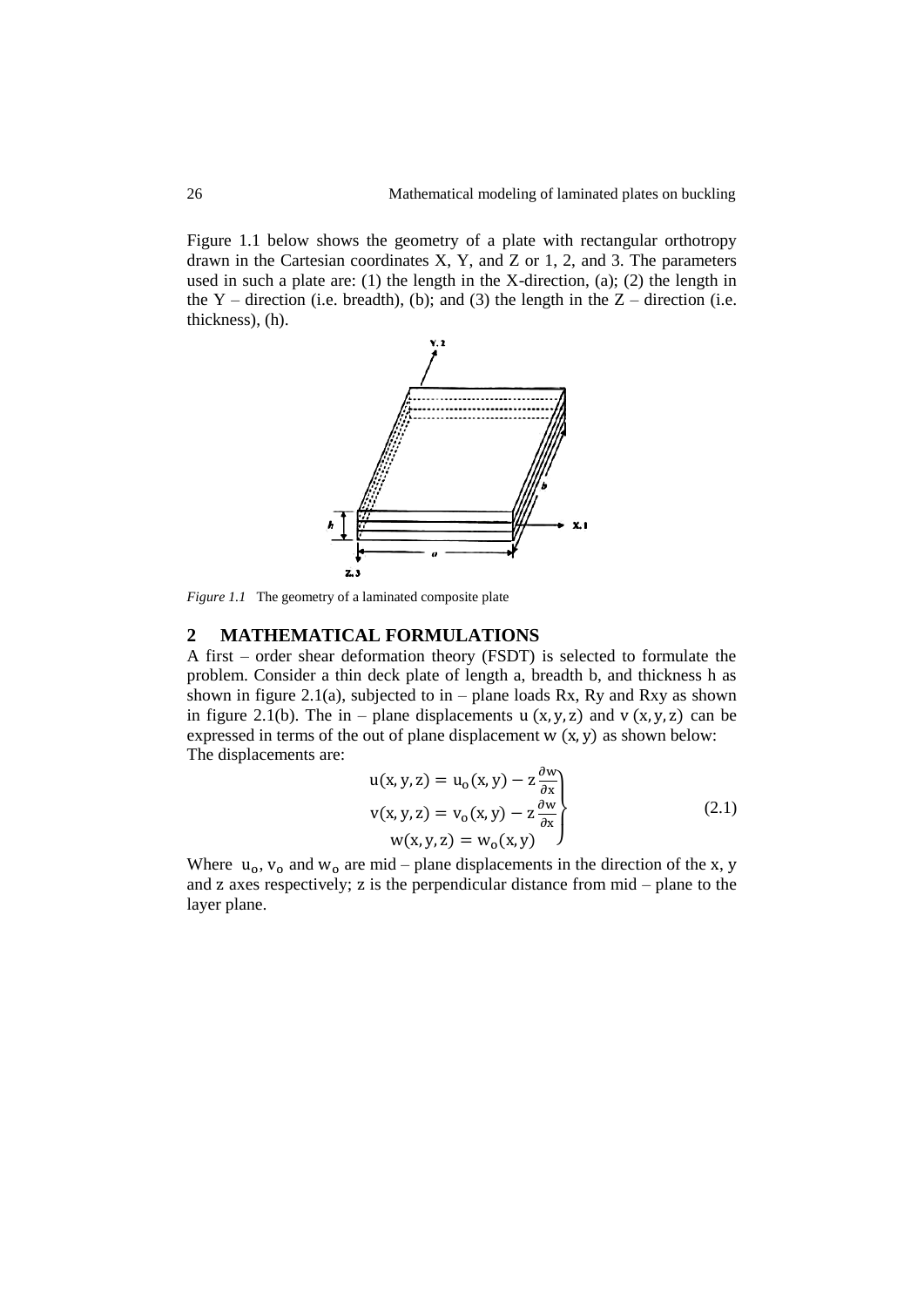





*Figure 2.2* Geometry of an n-Layered laminate

 $\gamma$ 

The plate shown in figure 2.1 (a) is constructed of an arbitrary number of orthotropic layers bonded together as in figure 2.2 above. Refer to references  $[1] - [7]$ .

The strains are:

$$
\epsilon_{\mathbf{x}} = \frac{\partial u_{\mathbf{o}}}{\partial \mathbf{x}} - \mathbf{z} \frac{\partial^2 w}{\partial \mathbf{x}^2} + \frac{1}{2} \left( \frac{\partial w}{\partial \mathbf{x}} \right)^2 \n\epsilon_{\mathbf{y}} = \frac{\partial v_{\mathbf{o}}}{\partial \mathbf{y}} - \mathbf{z} \frac{\partial^2 w}{\partial \mathbf{y}^2} + \frac{1}{2} \left( \frac{\partial w}{\partial \mathbf{y}} \right)^2 \n= \frac{\partial v_{\mathbf{o}}}{\partial \mathbf{x}} + \frac{\partial u_{\mathbf{o}}}{\partial \mathbf{y}} - 2\mathbf{z} \frac{\partial^2 w}{\partial \mathbf{x} \partial \mathbf{y}} + \left( \frac{\partial w}{\partial \mathbf{x}} \right) \left( \frac{\partial w}{\partial \mathbf{y}} \right)
$$
\n(2.2)

The virtual strains:

$$
\delta \epsilon_{x} = \frac{\partial}{\partial x} \delta u_{o} - z \frac{\partial^{2}}{\partial x^{2}} \delta w + \frac{\partial w}{\partial x} \frac{\partial}{\partial x} \delta w
$$
\n
$$
\delta \epsilon_{y} = \frac{\partial}{\partial y} \delta v_{o} - z \frac{\partial^{2}}{\partial y^{2}} \delta w + \frac{\partial w}{\partial y} \frac{\partial}{\partial y} \delta w
$$
\n
$$
\delta \gamma = \frac{\partial}{\partial x} \delta v_{o} + \frac{\partial}{\partial y} \delta u_{o} - 2z \frac{\partial^{2}}{\partial x \partial y} \delta w + \frac{\partial w}{\partial x} \frac{\partial}{\partial y} \delta w + \frac{\partial}{\partial x} \delta w \frac{\partial w}{\partial y}
$$
\n(2.3)

The virtual strain energy:

$$
\delta U = \int_{V} \delta \epsilon^T \sigma dV \tag{2.4}
$$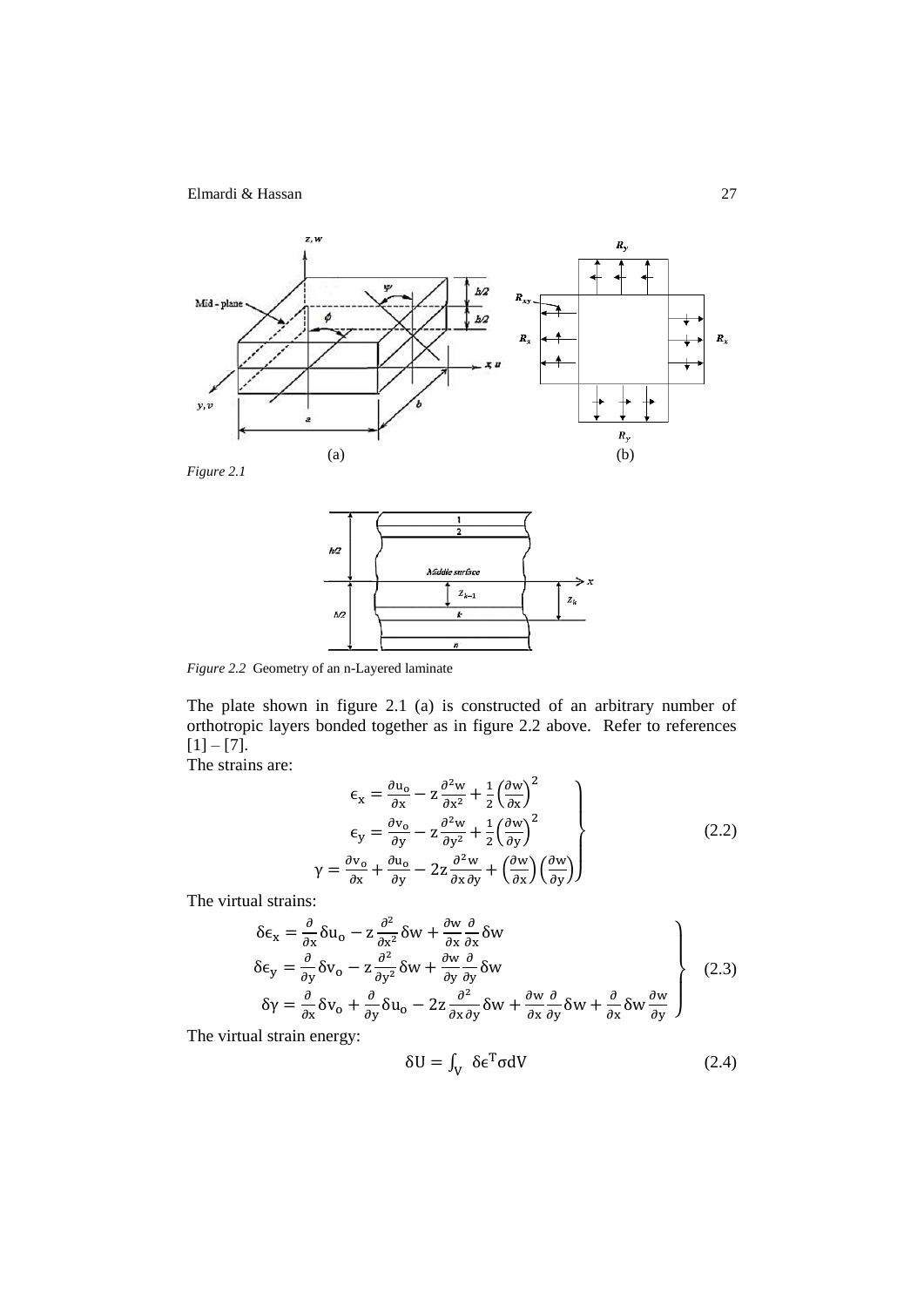But, Where,

$$
C = C_{ij}(i, j = 1, 2, 6)
$$
  
\n
$$
\therefore \delta U = \int_{V} \delta \epsilon^{T} C \delta \epsilon dV
$$
 (2.5)

If we neglect the in plane displacements  $u_0$  and  $v_0$  and considering only the linear terms in the strain – displacement equations, we write:

 $\sigma = C\epsilon$ 

$$
\delta \epsilon = -z \begin{bmatrix} \frac{\partial^2}{\partial x^2} \\ \frac{\partial^2}{\partial y^2} \\ 2 \frac{\partial^2}{\partial x \partial y} \end{bmatrix} \delta w \tag{2.6}
$$

### **3 NUMERICAL MODELING**

The finite element is used in this analysis as a numerical method to predict the buckling loads and shape modes of buckling of laminated rectangular deck plates. In this method of analysis, four – noded type of elements are chosen. These elements are the four – noded bilinear rectangular elements of a plate. Each element has three degrees of freedom at each node. The degrees of freedom are the lateral displacement (w), and the rotations ( $\phi$ ) and ( $\psi$ ) about the  $(X)$  and  $(Y)$  axes respectively.

The secondary effects of shear deformation are also considered in the present method. The shear deformation is formulated by the first – order shear deformation theory (FSDT). The finite element method is formulated by the energy method. The numerical method can be summarized in the following procedures:

The choice of the element and its shape functions.

Formulation of finite element model by the energy approach to develop both element stiffness and differential matrices.

Employment of the principles of non – dimensionality to convert the element matrices to their non – dimensionalized forms.

Assembly of both element stiffness and differential matrices to obtain the corresponding global matrices.

Introduction of boundary conditions as required for the plate edges.

Suitable software can be used to solve the problem. (here FORTRAN program was used).

For an n noded element, and 3 degrees of freedom at each node.

Now express w in terms of the shape functions N (give in Appendix (B)) and noded displacements  $a^e$ , equation (2.6) can be written as:

$$
\delta \epsilon = -zB\delta a^e \tag{3.1}
$$

Where,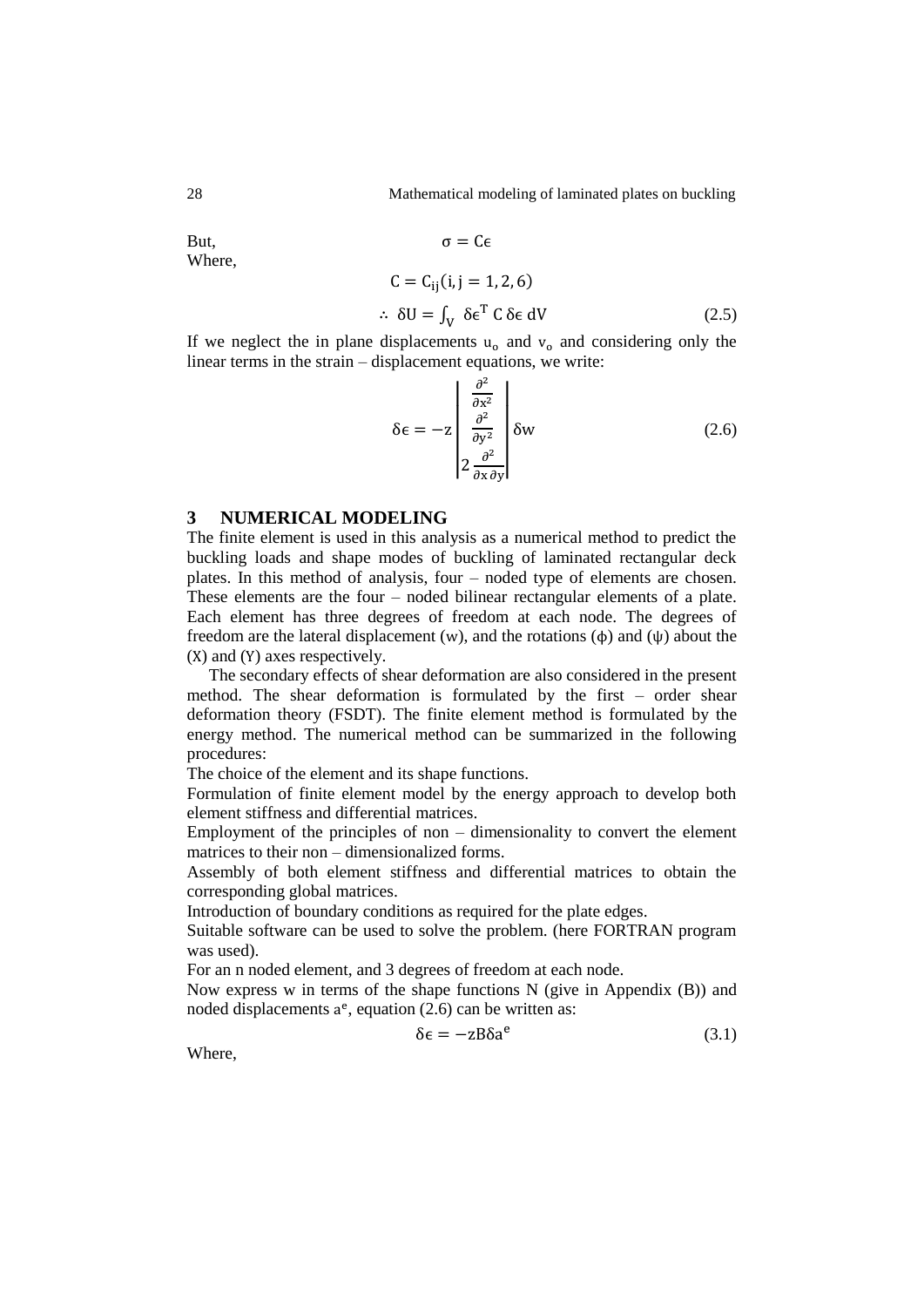$$
BT = \begin{bmatrix} \frac{\partial^2 N_i}{\partial x^2} & \frac{\partial^2 N_i}{\partial y^2} & z \frac{\partial^2 N_i}{\partial x \partial y} \end{bmatrix}
$$

and

$$
a^e = [w_i] \quad \ i=1,n
$$

The stress – strain relation is:

$$
\sigma = C\,\varepsilon
$$

Where c are the material properties which could be written as follows:

$$
C = \begin{bmatrix} C_{11} & C_{12} & C_{16} \\ C_{12} & C_{22} & C_{26} \\ C_{16} & C_{26} & C_{66} \end{bmatrix}
$$

Where  $C_{ij}$  are given in Appendix (A).

$$
\delta U = \int_{V} (B\delta a^{e})^{T} (Cz^{2}) Ba^{e} dV
$$

Where V denotes volume.

$$
\delta U = \delta a^{eT} \int_{V} B^{T} D B a^{e} dx dy = \delta a^{eT} K^{e} a^{e}
$$
 (3.2)

Where  $D_{ii} = \sum_{k=1}^{n} \int_{z}^{z_k} C_{ii} Z^2$ Z  $\int_{k=1}^{n} \int_{Z_{1/2}}^{Z_k} C_{ij} Z^2 dZ$  is the bending stiffness, and  $K^e$  is the element stiffness matrix which could be written as:

$$
K^{e} = \int B^{T}DB \, dxdy \tag{3.3}
$$

The virtual work done by external forces can be expressed as follows: Refer to Fig. (3.4).

Denoting the nonlinear part of strain by  $\delta \epsilon'$ 

$$
\delta W = \iint \delta \epsilon^{\prime T} \sigma^{\prime} dV = \int \delta \epsilon^{\prime T} \overline{N} dxdy \tag{3.4}
$$

Where

$$
N^{T} = [N_{x}N_{y}N_{xy}] = [\sigma_{x}\sigma_{y} \tau] dZ
$$

$$
\delta \epsilon' = \begin{bmatrix} \delta \epsilon_{x} \\ \delta \epsilon_{y} \\ \delta \gamma \end{bmatrix} = \begin{bmatrix} \frac{\partial}{\partial x} \delta w & 0 \\ 0 & \frac{\partial}{\partial y} \delta w \\ \frac{\partial}{\partial y} \delta w & \frac{\partial}{\partial x} \delta w \end{bmatrix} \begin{bmatrix} \frac{\partial w}{\partial x} \\ \frac{\partial w}{\partial y} \end{bmatrix}
$$
(3.5)

Hence

$$
\delta W = \iint \left[ \frac{\frac{\partial w}{\partial x}}{\frac{\partial w}{\partial y}} \right]^T \left[ \frac{\frac{\partial}{\partial x}}{\frac{\partial w}{\partial y}} \delta w - \frac{\partial}{\partial y} \delta w - \frac{\partial}{\partial x} \delta w \right] \left[ \begin{array}{c} N_x \\ N_y \\ N_{xy} \end{array} \right] dx dy \tag{3.6}
$$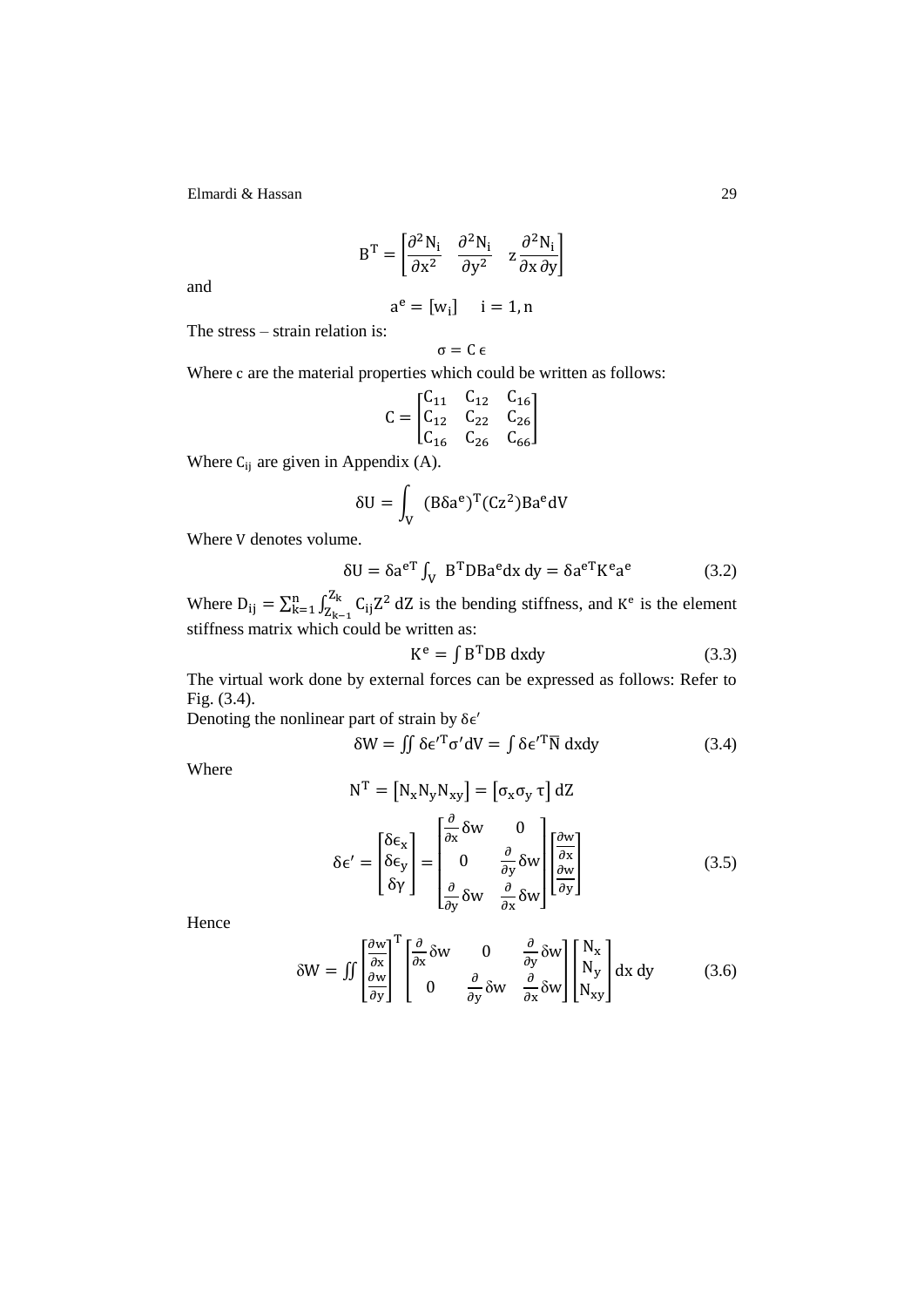

*Figure 3.1* External forces acting on an element

This can be written as:

$$
\delta W = \iint \left[ \frac{\partial}{\partial x} \delta W \right]^{\text{T}} \begin{bmatrix} N_x & N_{xy} \\ N_{xy} & N_y \end{bmatrix} \begin{bmatrix} \frac{\partial w}{\partial x} \\ \frac{\partial w}{\partial y} \end{bmatrix} dx dy \tag{3.7}
$$

Now  $w = N_i a_i^e$ 

$$
\delta W = \delta a^{eT} \iint \left[ \frac{\frac{\partial N_i}{\partial x}}{\frac{\partial N_i}{\partial y}} \right]^T \begin{bmatrix} N_x & N_{xy} \\ N_{xy} & N_y \end{bmatrix} \begin{bmatrix} \frac{\partial N_i}{\partial x} \\ \frac{\partial N_i}{\partial y} \end{bmatrix} a^e dx dy \tag{3.8}
$$

Substitute

$$
\mathrm{P}_{\mathrm{x}}=-\mathrm{N}_{\mathrm{x}},\mathrm{P}_{\mathrm{y}}=-\mathrm{N}_{\mathrm{y}},\mathrm{P}_{\mathrm{xy}}=-\mathrm{N}_{\mathrm{xy}}
$$

$$
\delta W = -\delta a^{eT} \iint \left[ \frac{\frac{\partial N_{i}}{\partial x}}{\frac{\partial N_{i}}{\partial y}} \right]^{T} \begin{bmatrix} P_{x} & P_{xy} \\ P_{xy} & P_{y} \end{bmatrix} \begin{bmatrix} \frac{\partial N_{i}}{\partial x} \\ \frac{\partial N_{i}}{\partial y} \end{bmatrix} a^{e} dx dy
$$
(3.9)

Therefore, equation (3.15) could be written in the following form:

$$
\delta W = -\delta a^{eT} K^{D} a^{e}
$$
 (3.10)

Where,

$$
K^D = \iint \left[\begin{matrix}\frac{\partial N_i}{\partial x} \\ \frac{\partial N_i}{\partial y}\end{matrix}\right]^T \left[\begin{matrix} P_x & P_{xy} \\ P_{xy} & P_y \end{matrix}\right] \left[\begin{matrix}\frac{\partial N_i}{\partial x} \\ \frac{\partial N_i}{\partial y}\end{matrix}\right] dx dy
$$

 $K<sup>D</sup>$  is the differential stiffness matrix known also as geometric stiffness matrix, initial stress matrix, and initial load matrix. The total energy: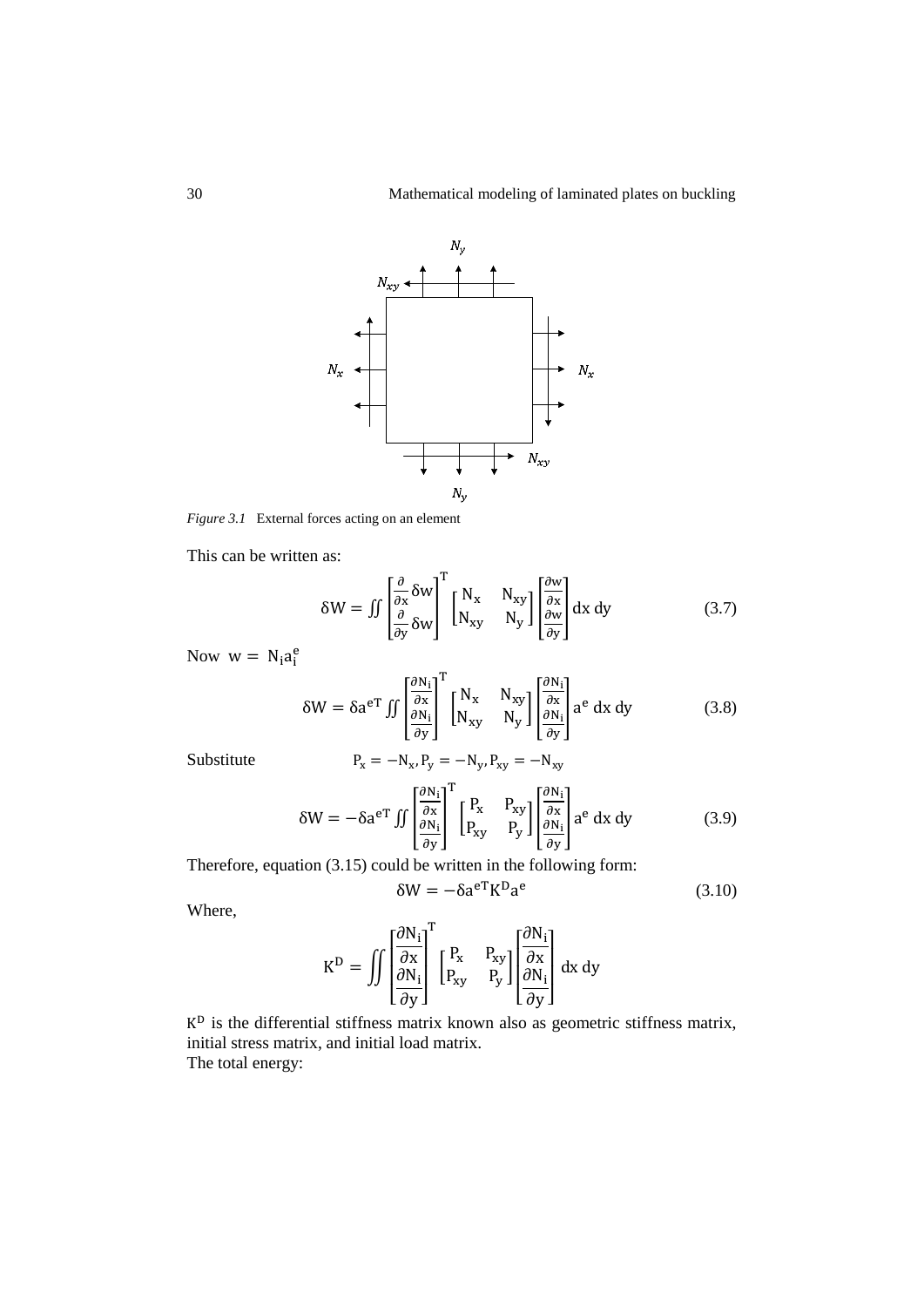$$
\delta U + \delta W = 0 \tag{3.11}
$$

Since  $\delta a^e$  is an arbitrary displacement which is not zero, then

$$
K^e a^e - K^D a^e = 0 \tag{3.12}
$$

Now let us compute the elements of the stiffness and the differential matrices.

$$
K^{e} = \iint B^{T}DB \, dx \, dy
$$

$$
K^{e} = \iint \left[ \frac{\frac{\partial^{2} N_{i}}{\partial x^{2}}}{\frac{\partial^{2} N_{i}}{\partial y^{2}}} \right]^{T} \begin{bmatrix} D_{11} & D_{12} & D_{16} \\ D_{12} & D_{22} & D_{26} \\ D_{16} & D_{26} & D_{66} \end{bmatrix} \begin{bmatrix} \frac{\partial^{2} N_{i}}{\partial x^{2}} \\ \frac{\partial^{2} N_{i}}{\partial y^{2}} \\ \frac{\partial^{2} N_{i}}{\partial x \partial y} \end{bmatrix} dx \, dy
$$

The elements of the stiffness matrix can be expressed as follows:

$$
K_{ij}^{e} = \iint \left[ D_{11} \frac{\partial^2 N_i}{\partial x^2} \frac{\partial^2 N_j}{\partial x^2} + D_{12} \frac{\partial^2 N_i}{\partial y^2} \frac{\partial^2 N_j}{\partial x^2} + 2D_{16} \frac{\partial^2 N_i}{\partial x \partial y} \frac{\partial^2 N_j}{\partial x^2} + D_{12} \frac{\partial^2 N_i}{\partial x^2} \frac{\partial^2 N_j}{\partial y^2} \right]
$$
  
\n
$$
D_{22} \frac{\partial^2 N_i}{\partial y^2} \frac{\partial^2 N_j}{\partial y^2} + 2D_{26} \frac{\partial^2 N_i}{\partial x \partial y} \frac{\partial^2 N_j}{\partial y^2} + 2D_{16} \frac{\partial^2 N_i}{\partial x^2} \frac{\partial^2 N_j}{\partial x \partial y} + 2D_{26} \frac{\partial^2 N_i}{\partial y^2} \frac{\partial^2 N_j}{\partial x \partial y} + 4D_{66} \frac{\partial^2 N_i}{\partial x \partial y} \frac{\partial^2 N_j}{\partial x \partial y} \right] dx dy
$$
\n(3.13)

The elements of the differential stiffness matrix can be expressed as follows;

$$
K_{ij}^{D} = \iint \left[ P_x \frac{\partial N_i}{\partial x} \frac{\partial N_j}{\partial x} + P_{xy} \left( \frac{\partial N_i}{\partial y} \frac{\partial N_j}{\partial x} + \frac{\partial N_i}{\partial x} \frac{\partial N_j}{\partial y} \right) + P_y \frac{\partial N_i}{\partial y} \frac{\partial N_j}{\partial y} \right] dxdy \tag{3.14}
$$

The integrals in equations (3.13) and (3.14) are given in Appendix (C). The shape functions for a 4 – noded element is shown below in figure 3.2.



*Figure 3.2* A four noded element with local and global co–ordinates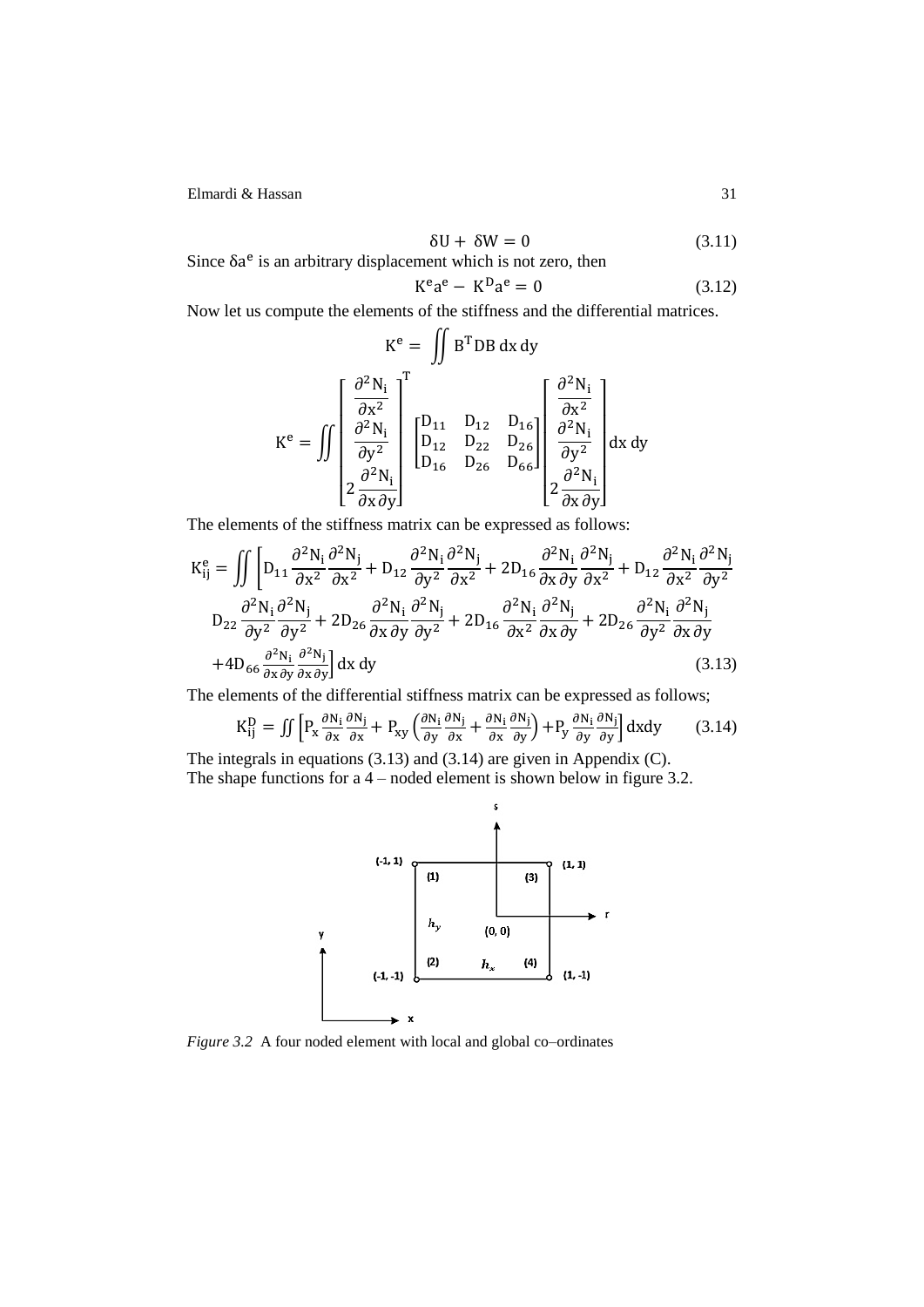The shape functions for the 4-noded element expressed in global co-ordinates  $(x, y)$  are as follows:

$$
w = N_1 w_1 + N_2 \phi_1 + N_3 \psi_1 + N_4 w_2 + N_5 \phi_2 + N_6 \psi_2
$$
  
+ N\_7 w\_3 + N\_8 \phi\_3 + N\_9 \psi\_3 + N\_{10} w\_4 + N\_{11} \phi\_4 + N\_{12} \psi\_4

Where,

$$
\Phi = \frac{\partial w}{\partial x}, \qquad \psi = \frac{\partial w}{\partial y}
$$

The shape functions in local co – ordinates are as follows:

$$
N_{i} = a_{i1} + a_{i2}r + a_{i3}s + a_{i4}r^{2} + a_{i5}rs + a_{i6}s^{2} + a_{i7}r^{3} + a_{i8}r^{2}s + a_{i9}rs^{2}
$$
  
+ 
$$
a_{i10}s^{3} + a_{i11}r^{3}s + a_{i12}rs^{3}
$$
  

$$
N_{j} = a_{j1} + a_{j2}r + a_{j3}s + a_{j4}r^{2} + a_{j5}rs + a_{j6}s^{2} + a_{j7}r^{3} + a_{j8}r^{2}s + a_{j9}rs^{2}
$$
  
+ 
$$
a_{j10}s^{3} + a_{j11}r^{3}s + a_{j12}rs^{3}
$$

The values of the coefficients  $a_{ij}$  are given in the table in Appendix (B).

$$
q_{1} = \iint \frac{\partial^{2} N_{i}}{\partial r^{2}} \frac{\partial^{2} N_{j}}{\partial r^{2}} dr ds = 16 \left[ a_{i4} a_{j4} + 3 a_{i7} a_{j7} + \frac{1}{3} a_{i8} a_{j8} + a_{i11} a_{j11} \right]
$$
  
\n
$$
q_{2} = \iint \frac{\partial^{2} N_{i}}{\partial s^{2}} \frac{\partial^{2} N_{j}}{\partial s^{2}} dr ds = 16 \left[ a_{i6} a_{j6} + \frac{1}{3} a_{i9} a_{j9} + 3 a_{i10} a_{j10} + a_{i12} a_{j12} \right]
$$
  
\n
$$
q_{3} = \iint \frac{\partial^{2} N_{i}}{\partial r^{2}} \frac{\partial^{2} N_{j}}{\partial s^{2}} dr ds = 16 \left[ a_{i4} a_{j6} + a_{i7} a_{j9} + a_{i8} a_{j10} + a_{i11} a_{j12} \right]
$$
  
\n
$$
q_{4} = \iint \frac{\partial^{2} N_{i}}{\partial s^{2}} \frac{\partial^{2} N_{j}}{\partial r^{2}} dr ds = 16 \left[ a_{i6} a_{j4} + a_{i9} a_{j7} + a_{i10} a_{j8} + a_{i12} a_{j11} \right]
$$
  
\n
$$
q_{5} = \iint \frac{\partial^{2} N_{i}}{\partial r^{2}} \frac{\partial^{2} N_{j}}{\partial r \partial s} dr ds = 8 \left[ a_{i4} a_{j5} + a_{i4} a_{j11} + 2 a_{i7} a_{j8} + a_{i4} a_{j12} + \frac{2}{3} a_{i4} a_{j5} \right]
$$
  
\n
$$
q_{6} = \iint \frac{\partial^{2} N_{i}}{\partial r \partial s} \frac{\partial^{2} N_{j}}{\partial r^{2}} dr ds = 8 \left[ a_{i5} a_{j4} + 2 a_{i8} a_{j7} + a_{i11} a_{j4} + \frac{2}{3} a_{i9} a_{j8} \right]
$$

$$
+a_{i12}a_{j4}\Big]
$$
  
\n
$$
q_{7} = \iint \frac{\partial^{2} N_{i}}{\partial s^{2}} \frac{\partial^{2} N_{j}}{\partial r \partial s} dr ds = 8 \left[ a_{i6}a_{j5} + a_{i6}a_{j11} + \frac{2}{3}a_{i9}a_{j8} \right]
$$
  
\n
$$
q_{8} = \iint \frac{\partial^{2} N_{i}}{\partial r \partial s} \frac{\partial^{2} N_{j}}{\partial s^{2}} dr ds = 8 \left[ a_{i5}a_{j6} + \frac{2}{3}a_{i8}a_{j9} + a_{i11}a_{j6} \right]
$$
  
\n
$$
q_{9} = \iint \frac{\partial^{2} N_{i}}{\partial r \partial s} \frac{\partial^{2} N_{j}}{\partial r \partial s} dr ds = 4 \left[ a_{i5}a_{j5} + a_{i5}a_{j11} + \frac{4}{3}a_{i8}a_{j8} + a_{i5}a_{j12} \right]
$$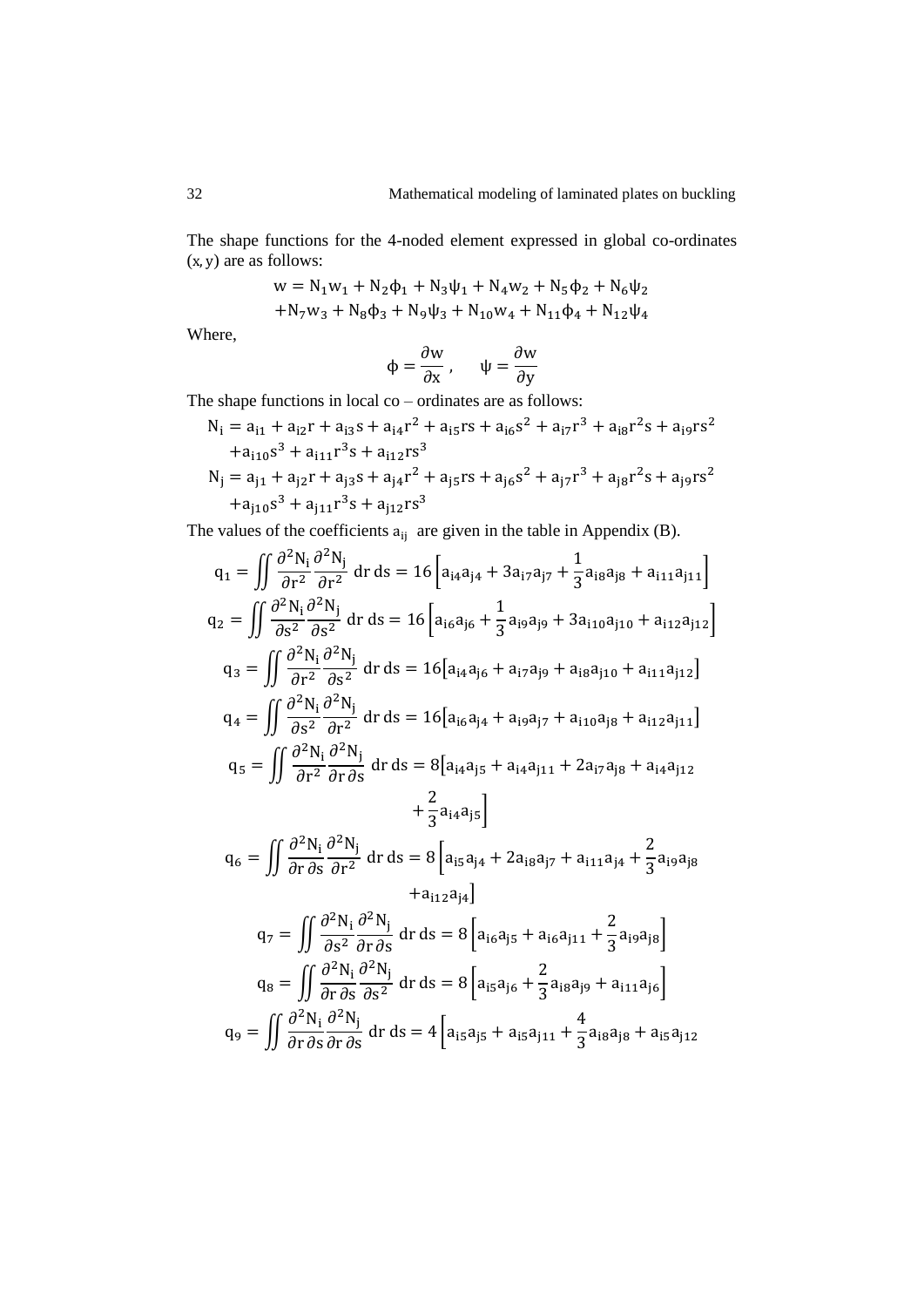$$
+\frac{4}{3}a_{i9}a_{j9} + a_{i11}a_{j12} + a_{i12}a_{j11} + \frac{9}{5}a_{i12}a_{j12} \nq_{10} = \iint \frac{\partial N_{i}}{\partial r} \frac{\partial N_{j}}{\partial r} dr ds = 4 \left[ a_{i2}a_{j2} + \frac{1}{3}(3a_{i2}a_{j7} + 4a_{i4}a_{j4} + 3a_{i7}a_{j2} \n+ a_{i7}a_{j9} + a_{i5}a_{j5} + a_{i5}a_{j5} + a_{i9}a_{j2} + a_{i5}a_{j11} + a_{i7}a_{j9} + \frac{4}{3}a_{i8}a_{j8} + a_{i9}a_{j7} \n a_{i11}a_{j5}) + \frac{1}{5}(a_{i5}a_{j12} + a_{i9}a_{j9} + a_{i12}a_{j5} + 9a_{i7}a_{j7} + 3a_{i11}a_{j11} + a_{i11}a_{j12} \n+ a_{i12}a_{j11}) + \frac{1}{7}a_{i12}a_{j12} \right]
$$
\n
$$
q_{11} = \iint \frac{\partial N_{i}}{\partial s} \frac{\partial N_{j}}{\partial s} dr ds = 4 \left[ a_{i3}a_{j3} + \frac{1}{3}(a_{i3}a_{j8} + a_{i5}a_{j5} + a_{i8}a_{j3} + 3a_{i3}a_{j10} \n+ a_{i6}a_{j6} + 3a_{i10}a_{j3} + a_{i5}a_{j12} + a_{i8}a_{j10} + \frac{4}{3}a_{i9}a_{j9} + a_{i10}a_{j8} + a_{i12}a_{j5} \right)
$$
\n
$$
+ \frac{1}{5}(a_{i5}a_{j11} + a_{i8}a_{j8} + a_{i11}a_{j5} + 9a_{i10}a_{j10} + a_{i11}a_{j12} + a_{i12}a_{j11} + 3a_{i2}a_{j12} \right)
$$
\n
$$
+ \frac{1}{7}a_{i11}a_{j11} \right]
$$
\n

The values of the integrals are converted from local co-ordinates  $(r, s)$  to global co-ordinates as follows:

$$
r_1 = \iint \frac{\partial^2 N_i}{\partial x^2} \frac{\partial N_j}{\partial x^2} dx dy = \left(\frac{4h_y}{h_x^3}\right) q_1 = \frac{4n^3b}{ma^3} q_1
$$
  

$$
r_2 = \iint \frac{\partial^2 N_i}{\partial y^2} \frac{\partial^2 N_j}{\partial y^2} dx dy = \left(\frac{4h_x}{h_y^3}\right) q_2 = \frac{4am^3}{nb^3} q_2
$$
  

$$
r_3 = \iint \frac{\partial^2 N_i}{\partial x^2} \frac{\partial^2 N_j}{\partial y^2} dx dy = \left(\frac{4}{h_y h_x}\right) q_3 = \frac{4mn}{ab} q_3
$$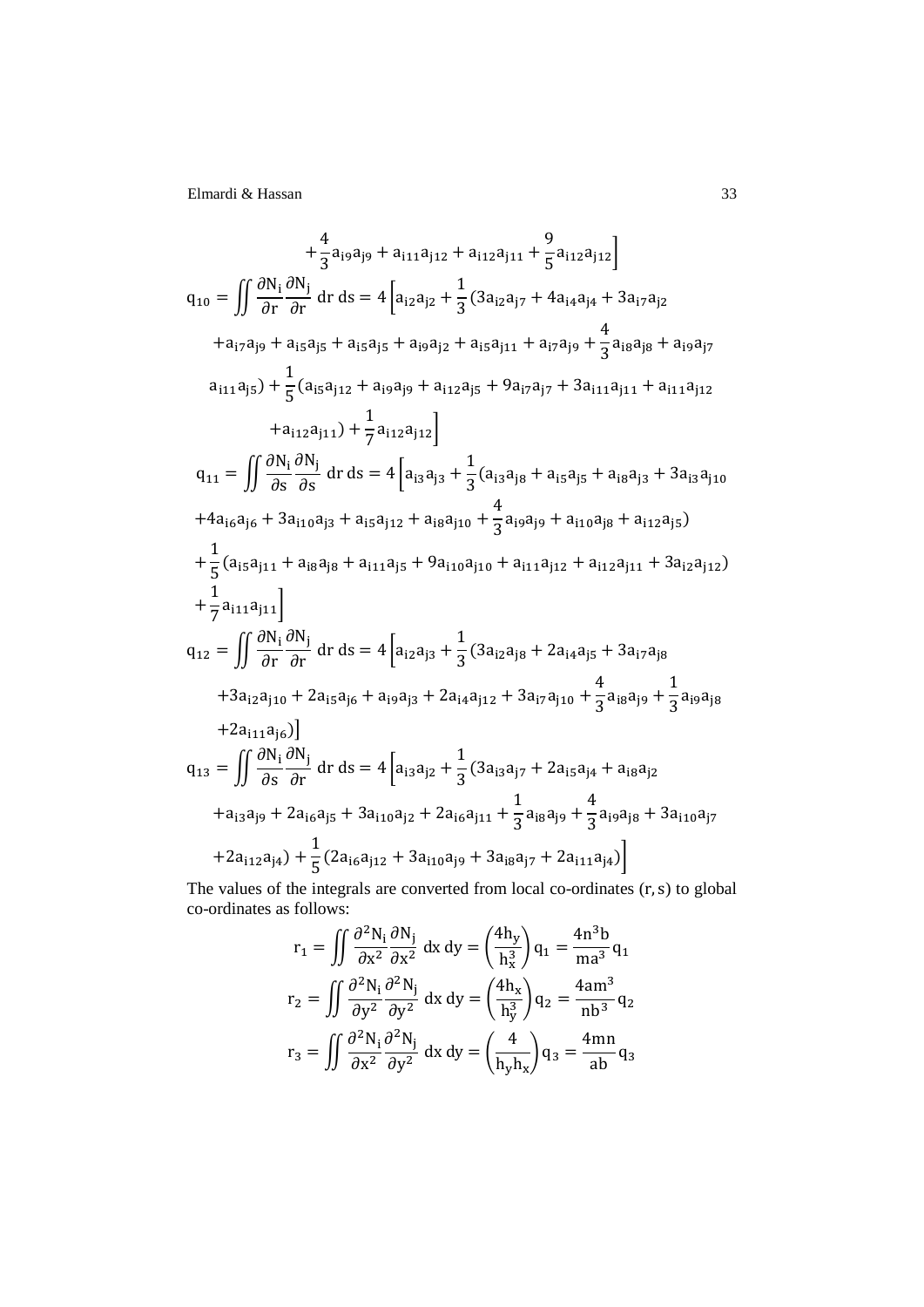$$
r_4 = \iint \frac{\partial^2 N_i}{\partial y^2} \frac{\partial^2 N_j}{\partial x^2} dx dy = \left(\frac{4}{h_y h_x}\right) q_4 = \frac{4mn}{ab} q_4
$$
  
\n
$$
r_5 = \iint \frac{\partial^2 N_i}{\partial x^2} \frac{\partial^2 N_j}{\partial x \partial y} dx dy = \left(\frac{4}{h_x^2}\right) q_5 = \frac{4n^2}{a^2} q_5
$$
  
\n
$$
r_6 = \iint \frac{\partial^2 N_i}{\partial x \partial y} \frac{\partial^2 N_j}{\partial x^2} dx dy = \left(\frac{4}{h_x^2}\right) q_6 = \frac{4n^2}{a^2} q_6
$$
  
\n
$$
r_7 = \iint \frac{\partial^2 N_i}{\partial y^2} \frac{\partial^2 N_j}{\partial x \partial y} dx dy = \left(\frac{4}{h_y^2}\right) q_7 = \frac{4m^2}{a^2} q_7
$$
  
\n
$$
r_8 = \iint \frac{\partial^2 N_i}{\partial x \partial y} \frac{\partial^2 N_j}{\partial y^2} dx dy = \left(\frac{4}{h_y^2}\right) q_8 = \frac{4m^2}{b^2} q_8
$$
  
\n
$$
r_9 = \iint \frac{\partial^2 N_i}{\partial x \partial y} \frac{\partial^2 N_j}{\partial x \partial y} dx dy = \left(\frac{4}{h_y h_x}\right) q_9 = \frac{4mn}{ab} q_9
$$
  
\n
$$
r_{10} = \iint \frac{\partial N_i}{\partial x} \frac{\partial N_j}{\partial x} dx dy = \left(\frac{h_y}{h_x}\right) q_{10} = \frac{bn}{am} q_{10}
$$
  
\n
$$
r_{11} = \iint \frac{\partial N_i}{\partial y} \frac{\partial N_j}{\partial y} dx dy = \left(\frac{h_x}{h_y}\right) q_{11} = \frac{am}{bn} q_{11}
$$
  
\n
$$
r_{12} = \iint \frac{\partial N_i}{\partial x} \frac{\partial N_j}{\partial y} dx dy = q_{12}
$$
  
\n
$$
r_{13} = \iint \frac{\partial N_i}{\partial y} \frac{\partial N_j}{\partial x} dx dy = q_{13}
$$

In the previous equations  $h_x = \frac{a}{b}$  $\frac{a}{n}$  and  $h_y = \frac{b}{n}$  $\frac{0}{m}$ , where a and b are the lengths of the plate along the  $x$  – and  $y$  – axis respectively, n and m are the number of elements in the  $x$  – and  $y$  – directions respectively. The elements of the stiffness matrix and the differential matrix can be written as follows:

$$
K_{ij} = D_{11}r_1 + D_{12}r_4 + 2D_{16}r_3 + D_{12}r^3 + D_{22}r_2 + 2D_{66}r_8 + 2D_{16}r_5
$$
  
+2D<sub>26</sub>r<sub>7</sub> + 4D<sub>66</sub>r<sub>9</sub>  

$$
K_{ij}^D = P_xr_{10} + P_{xy}(r_{12} + r_{13}) + P_yr_{11}
$$

or in the non – dimensional form

$$
K_{ij} = \frac{4n^3}{m} \left(\frac{b}{a}\right) D'_{11}q_1 + 4mn \left(\frac{a}{b}\right) D'_{12}q_4 + 4n^2 D'_{16}q_6 + 4mn \left(\frac{a}{b}\right) D'_{12}q_3
$$
  
+ 
$$
\frac{4m^3}{n} \left(\frac{a}{b}\right) D'_{22}q_2 + 4m^2 \left(\frac{a}{b}\right)^2 D'_{26}q_8 + 4n^2 D'_{16}q_5 + 4m^2 \left(\frac{a}{b}\right)^2 D'_{26}q_7
$$
  
+ 
$$
4mn \left(\frac{a}{b}\right) D'_{66}q_9
$$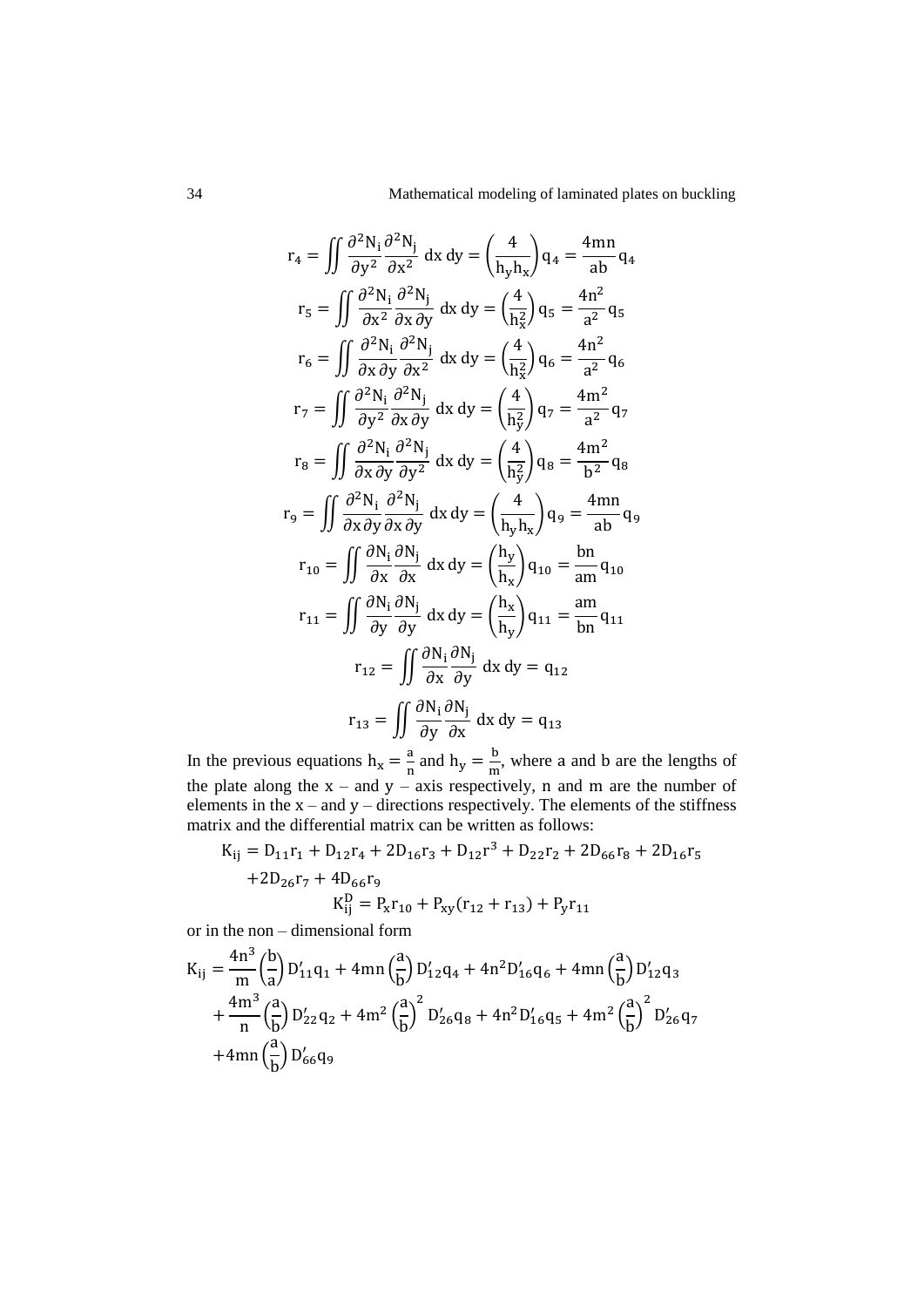$$
K_{ij}^{D} = P_x' \frac{n}{m} {b \choose a} q_{10} + P_{xy}'(q_{12} + q_{13}) + P_y' \frac{m}{n} {a \choose b} q_v
$$

Where

$$
D'_{ij} = \left(\frac{1}{E_2 h^3}\right) D_{ij}, \quad P'_i = \left(\frac{a}{E_2 h^3}\right) P_i
$$

The transformed stiffness are as follows:

$$
C_{11} = C'_{11}c^4 + 2c^2s^2(C'_{11} + 2C'_{66}) + C'_{22}s^4
$$
  
\n
$$
C_{12} = c^2s^2(C'_{11} + C'_{22} + 4C'_{66}) + C'_{12}(c^4 + s^4)
$$
  
\n
$$
C_{16} = cs[C'_{11}c^4 + C'_{22}s^2 - (C'_{12} + 2C'_{66})(c^2 - s^2)]
$$
  
\n
$$
C_{22} = C'_{11}s^4 + 2c^2s^2(C'_{12} + 2C'_{66}) + C'_{22}c^4
$$
  
\n
$$
C_{26} = cs[C'_{11}s^2 + C'_{22}c^2 - (C'_{12} + 2C'_{66})(c^2 - s^2)]
$$
  
\n
$$
C_{66} = (C'_{11} + C'_{22} + 2C'_{12})c^2s^2 + C'_{66}(c^2 - s^2)^2
$$

Where

$$
C'_{11} = \frac{E_1}{1 - v_{12}v_{21}}
$$

$$
C'_{12} = \frac{v_{21}E_1}{1 - v_{12}v_{21}} = \frac{v_{12}E_1}{1 - v_{12}v_{21}}
$$

$$
C'_{22} = \frac{E_2}{1 - v_{12}v_{21}}
$$

$$
C'_{44} = G_{23}, \qquad C'_{55} = G_{13} \text{ and } C'_{66} = G_{12}
$$

 $E_1$  and  $E_2$  are the elastic moduli in the direction of the fiber and the transverse directions respectively, v is the Poisson's ratio.  $G_{12}$ ,  $G_{13}$ , and  $G_{23}$  are the shear moduli in the  $x - y$  plane,  $y - z$  plane, and  $x - z$  plane respectively, and the subscripts 1 and 2 refer to the direction of fiber and the transverse direction respectively.

## **4 CONCLUSIONS**

Finite element method (FEM) was used so as to predict the buckling loads and shape modes of laminated rectangular deck plates. A suitable element type is chosen and its shape functions are determined. Energy approach is used to formulate the finite element model and develop both element stiffness and differential matrices. These matrices are assembled to give the corresponding global matrices, the required boundary conditions are introduced and a suitable software (i.e. Fortran) is used to solve the problem.

## **ACKNOWLEDGMENTS**

The authors would like to acknowledge with deep thanks and profound gratitude Mr. Osama Mahmoud of Daniya Center for Publishing and Printing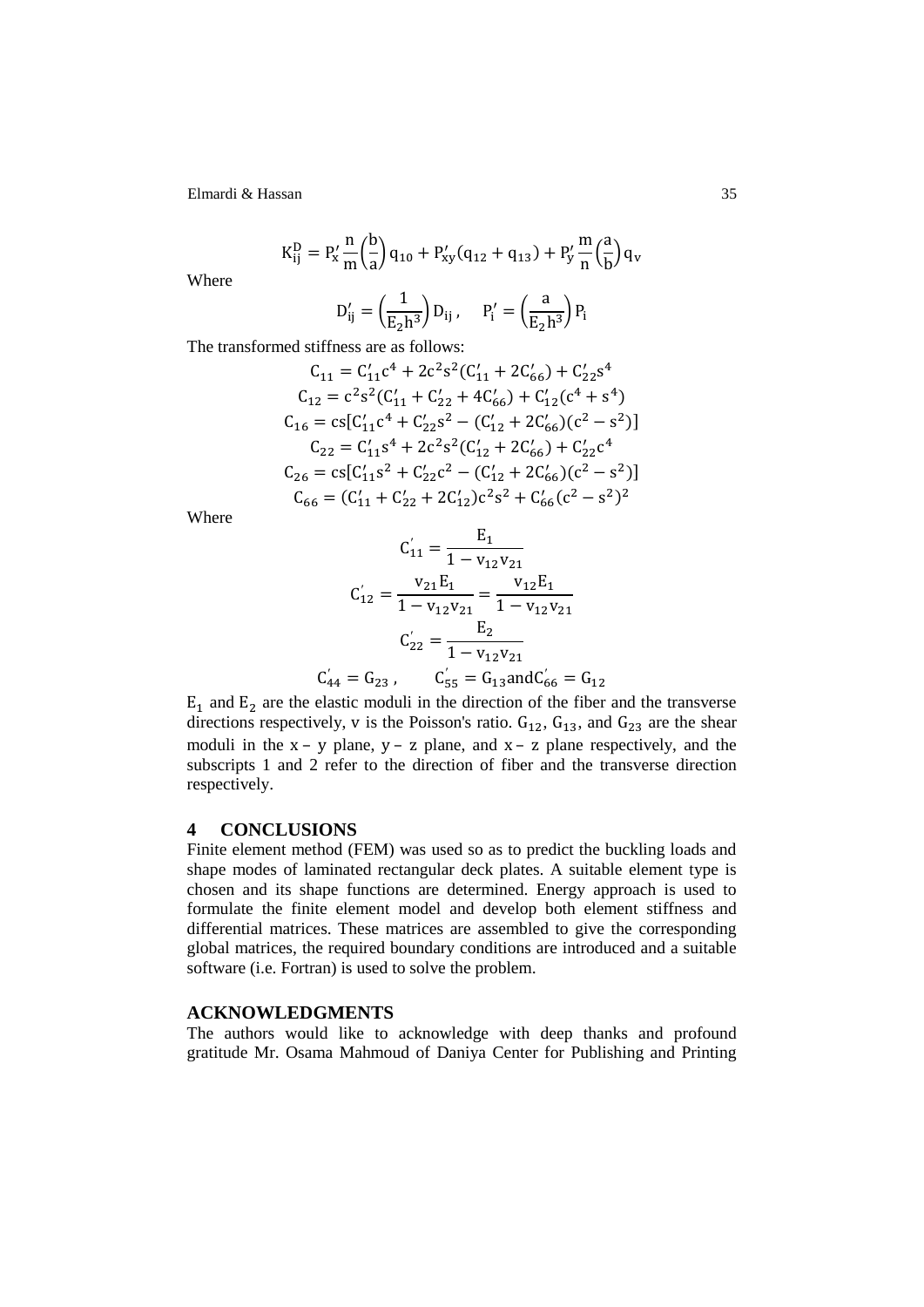Services, Atbara, who spent many hours in editing, re – editing of the manuscript in compliance with the standard format of International Journal of Bridge Engineering (IJBE )Journal.

#### **REFERENCES**

- [1] Osama Mohammed Elmardi Suleiman, 'Analysis of composite laminated plates', International Journal of Advances in Scientific Research and Engineering (IJASRE), Volume 2, Issue 8; September (2016), PP. (24 – 41).
- [2] Osama Mohammed Elmardi Suleiman, 'Theories of composite plates and numerical methods used on bending and buckling of laminated plates', International Journal of Engineering Research and Advanced Technology (IJERAT), Volume 2, Issue 10; October (2016), PP. (1 – 12).
- [3] Reddy J.N., 'A refined non linear theory of laminated plates with transverse shear deformation', International Journal of Solids and Structures; (1984), 51: PP. (319 – 330).
- [4] Mahmoud Yassin Osman and Osama Mohammed Elmardi Suleiman, 'Buckling analysis of thin laminated composite plates using finite element method', International Journal of Engineering Research and Advanced Technology (IJERAT), Volume 3, Issue 3; March  $(2017)$ , PP.  $(1 - 18)$ .
- [5] Mahmoud Yassin Osman and Osama Mohammed Elmardi Suleiman, 'Large deflection of composite beams', International Journal of Engineering Research and Advanced Technology (IJERAT), Volume 3, Issue 3; (2017), PP. (26 – 39).
- [6] Mahmoud Yassin Osman and Osama Mohammed Elmardi Suleiman, 'Free vibration of laminated plates', International Journal of Engineering Research and Advanced Technology (IJERAT), Volume 3, Issue 4; (2017), PP. (31 – 47).
- [7] Mahmoud Yassin Osman and Osama Mohammed Elmardi Suleiman, 'Free vibration analysis of laminated composite beams using finite element method', International Journal of Engineering Research and Advanced Technology (IJERAT), Volume 3, Issue 2; (2017), PP.  $(5 - 22)$ .

### **APPENDICES**

#### **Appendix (A)**

The transformed material properties are:

$$
C_{11} = C'_{11} \cos^{4}\theta + C'_{22} \sin^{4}\theta + 2(C'_{12} + 2C'_{66}) \sin^{2}\theta \cos^{2}\theta
$$
  
\n
$$
C_{12} = (C'_{11} + C'_{22} - 4C'_{66}) \sin^{2}\theta \cos^{2}\theta + C^{1}_{12} (\cos^{4}\theta + \sin^{4}\theta)
$$
  
\n
$$
C_{22} = C'_{11} \sin^{4}\theta + C'_{22} \cos^{4}\theta + 2(C'_{12} + 2C'_{66}) \sin^{2}\theta \cos^{2}\theta
$$
  
\n
$$
C_{16} = (C'_{11} - C'_{12} - 2C'_{66}) \cos^{3}\theta \sin\theta - (C'_{22} - C'_{12} - 2C'_{66}) \sin^{3}\theta \cos\theta
$$
  
\n
$$
C_{26} = (C'_{11} - C'_{12} - 2C'_{66}) \cos\theta \sin^{3}\theta - (C'_{22} - C'_{12} - 2C'_{66}) \sin\theta \cos^{3}\theta
$$
  
\n
$$
C_{66} = (C'_{11} + C'_{22} - 2C'_{12} - 2C'_{66}) \sin^{2}\theta \cos^{2}\theta + C'_{66} (\sin^{4}\theta + \cos^{4}\theta)
$$
  
\nwhere  $C'_{11} = \frac{E_{1}}{1 - V_{12}V_{21}}$ ,  $C'_{22} = \frac{E_{2}}{1 - V_{12}V_{21}}$ ,  $C'_{12} = \frac{V_{12}E_{2}}{1 - V_{12}V_{21}}$ ,  $C'_{16} = G_{12}$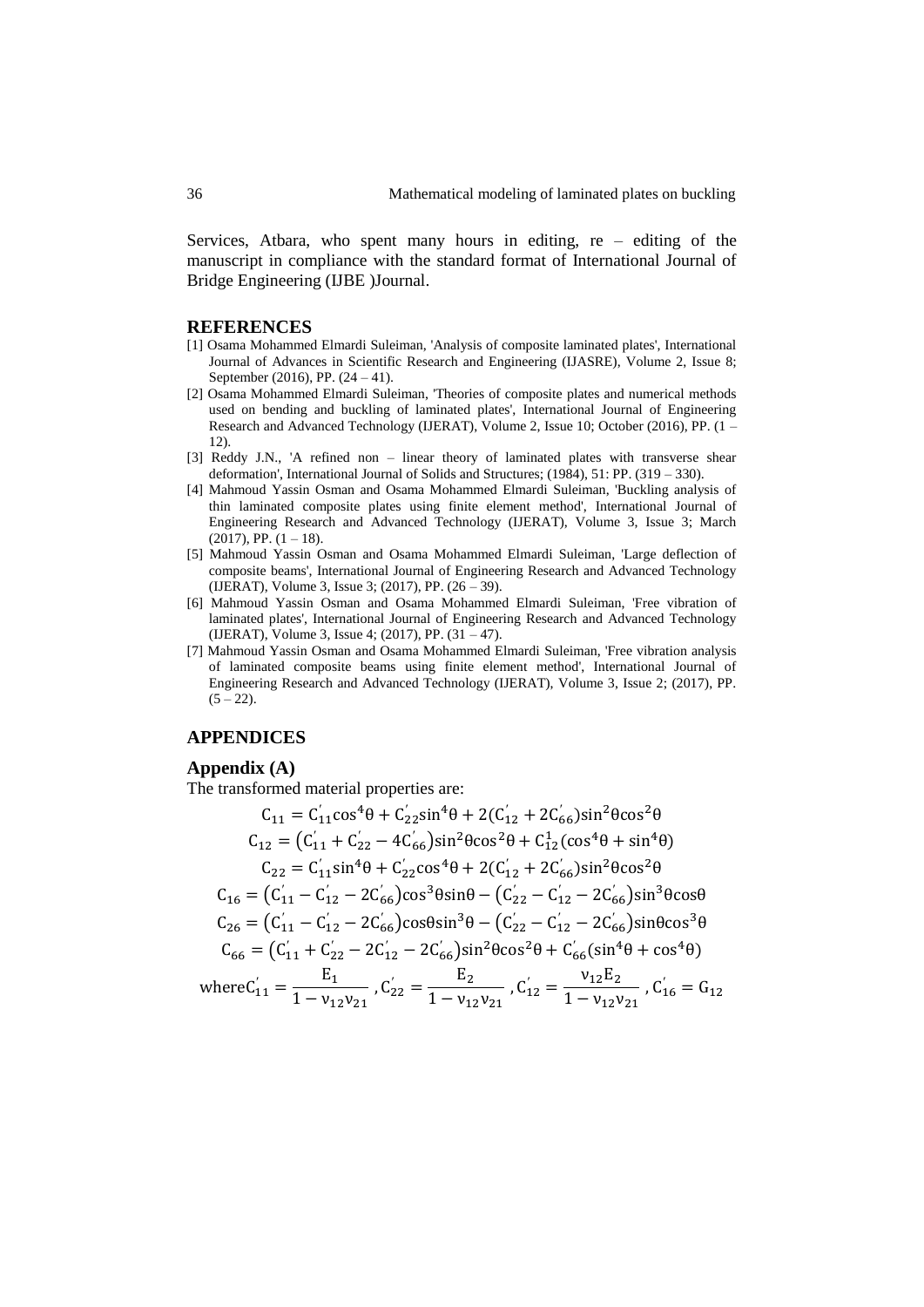# **Appendix (B)**

| . .            |                |      |      |                  |                | $a_{i,j}/8$    |                |                |                  |                |                  |                  |
|----------------|----------------|------|------|------------------|----------------|----------------|----------------|----------------|------------------|----------------|------------------|------------------|
| $\mathbf{i}$   | i, 1           | i, 2 | i, 3 | i, 4             | i, 5           | i, 6           | i, 7           | i, 8           | i, 9             | i, 10          | i, 11            | i, 12            |
| $N_i$          |                |      |      |                  |                |                |                |                |                  |                |                  |                  |
| $N_1$          | $\overline{2}$ | $-3$ | 3    | $\boldsymbol{0}$ | $-4$           | $\overline{0}$ | 1              | $\overline{0}$ | $\boldsymbol{0}$ | $-1$           | 1                | 1                |
| $N_2$          | 1              | $-1$ | 1    | $-1$             | $-1$           | $\overline{0}$ | 1              | $-1$           | $\overline{0}$   | $\overline{0}$ | 1                | $\overline{0}$   |
| $N_3$          | $-1$           | 1    | $-1$ | $\overline{0}$   | 1              | 1              | $\overline{0}$ | $\overline{0}$ | $-1$             | 1              | $\overline{0}$   | $-1$             |
| $N_4$          | $\overline{2}$ | $-3$ | $-3$ | $\theta$         | $\overline{4}$ | $\overline{0}$ | 1              | $\overline{0}$ | $\overline{0}$   | $\mathbf{1}$   | $-1$             | $-1$             |
| $N_5$          | 1              | $-1$ | $-1$ | $-1$             | 1              | $\mathbf{0}$   | 1              | 1              | $\overline{0}$   | $\overline{0}$ | $-1$             | $\boldsymbol{0}$ |
| $N_6$          | 1              | $-1$ | $-1$ | $\overline{0}$   | 1              | $-1$           | $\overline{0}$ | $\overline{0}$ | 1                | 1              | $\overline{0}$   | $-1$             |
| N <sub>7</sub> | $\overline{2}$ | 3    | 3    | $\overline{0}$   | $\overline{4}$ | $\overline{0}$ | $-1$           | $\overline{0}$ | $\theta$         | $-1$           | $-1$             | $-1$             |
| $N_8$          | $-1$           | $-1$ | $-1$ | 1                | $-1$           | $\overline{0}$ | 1              | 1              | $\theta$         | $\theta$       | 1                | $\theta$         |
| $N_{9}$        | $-1$           | $-1$ | $-1$ | $\overline{0}$   | $-1$           | 1              | $\overline{0}$ | $\overline{0}$ | 1                | 1              | $\overline{0}$   | 1                |
| $N_{10}$       | $\overline{2}$ | 3    | $-3$ | $\overline{0}$   | $-4$           | $\overline{0}$ | $-1$           | $\overline{0}$ | $\overline{0}$   | 1              | 1                | 1                |
| $N_{11}$       | $-1$           | $-1$ | 1    | 1                | 1              | $\overline{0}$ | 1              | $-1$           | $\theta$         | $\overline{0}$ | $-1$             | $\overline{0}$   |
| $N_{12}$       | 1              | 1    | $-1$ | $\overline{0}$   | $-1$           | $-1$           | $\overline{0}$ | $\overline{0}$ | -1               | 1              | $\boldsymbol{0}$ | $\mathbf 1$      |

# **Appendix (C)**

The integrals in equations (13) and (14) are given in nondimensional form as follows (limits of integration  $r, s = -1$  to 1):

$$
\iint \frac{\partial^2 N_i}{\partial x^2} \frac{\partial^2 N_j}{\partial x^2} dx dy = \frac{4h_y}{h_x^3} \iint \frac{\partial^2 N_i}{\partial r^2} \frac{\partial^2 N_j}{\partial r^2} dr ds
$$
  
\n
$$
= \frac{4n^3}{mR} \left( 16a_{i,4}a_{j,4} + 48a_{i,7}a_{j,7} + 16a_{i,8}a_{j,8}/3 + 16a_{i,11}a_{j,11} \right)
$$
  
\n
$$
\iint \frac{\partial^2 N_i}{\partial y^2} \frac{\partial^2 N_j}{\partial y^2} dx dy = \frac{4h_x}{h_y^3} \iint \frac{\partial^2 N_i}{\partial s^2} \frac{\partial^2 N_j}{\partial s^2} dr ds
$$
  
\n
$$
= \frac{4m^3 R^3}{n} \left( 16a_{i,6}a_{j,6} + 16a_{i,9}a_{j,9}/3 + 48a_{i,10}a_{j,10} + 16a_{i,12}a_{j,12} \right)
$$
  
\n
$$
\iint \frac{\partial^2 N_i}{\partial x^2} \frac{\partial^2 N_j}{\partial y^2} dx dy = \frac{4}{h_y h_x} \iint \frac{\partial^2 N_i}{\partial r^2} \frac{\partial^2 N_j}{\partial s^2} dr ds
$$
  
\n
$$
= 4mnR \left( 16a_{i,4}a_{j,6} + 16a_{i,7}a_{j,9} + 16a_{i,8}a_{j,10} + 16a_{i,11}a_{j,12} \right)
$$
  
\n
$$
\iint \frac{\partial^2 N_i}{\partial y^2} \frac{\partial^2 N_j}{\partial x^2} dx dy = \frac{4}{h_y h_x} \iint \frac{\partial^2 N_i}{\partial s^2} \frac{\partial^2 N_j}{\partial r^2} dr ds
$$
  
\n
$$
= 4mnR \left( 16a_{i,6}a_{j,4} + 16a_{i,9}a_{j,7} + 16a_{i,10}a_{j,8} + 16a_{i,12}a_{j,11} \right)
$$
  
\n
$$
\iint \frac{\partial^2 N_i}{\partial x \partial y
$$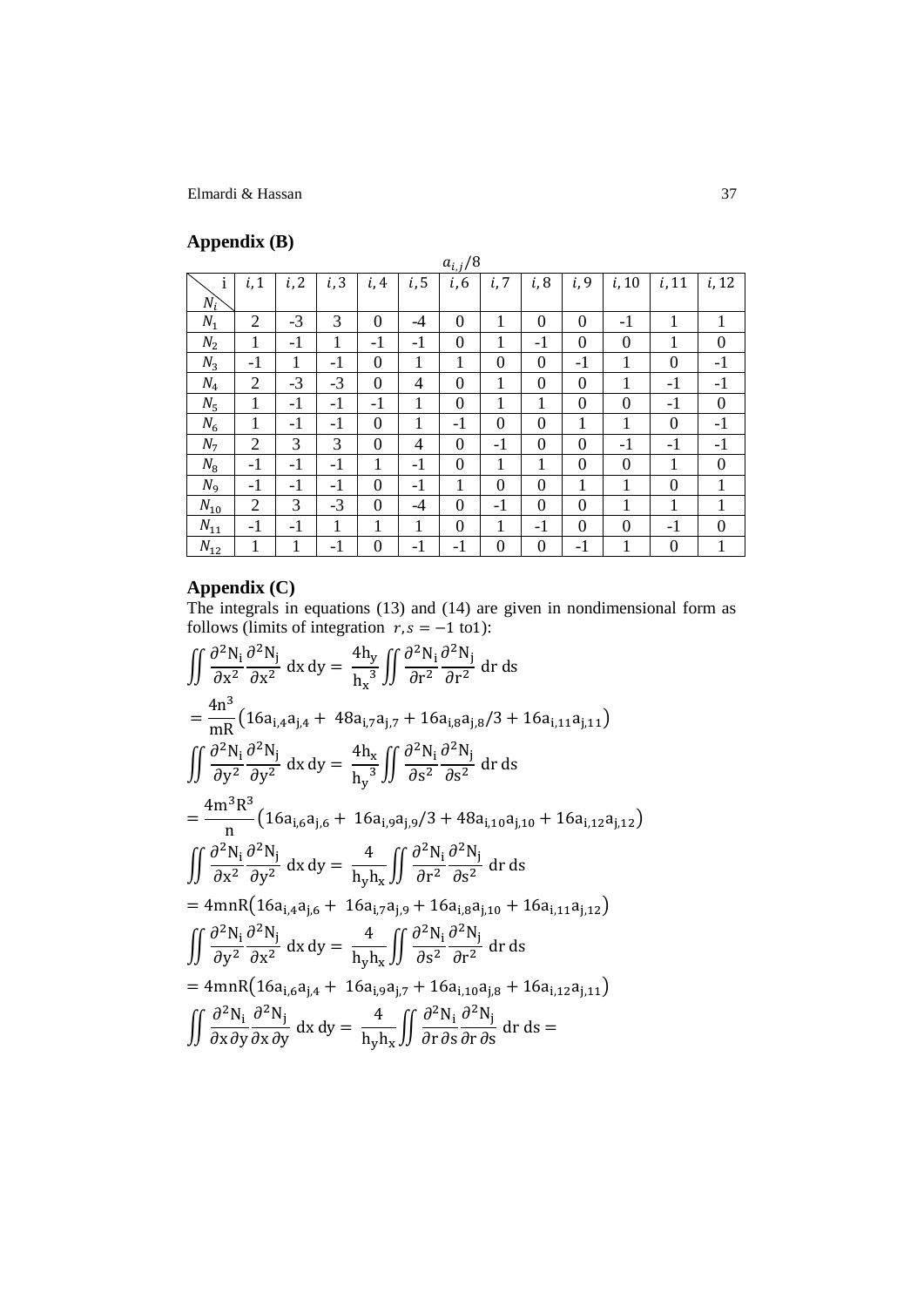$$
4mnR[4a_{i,5}a_{j,5} + 4(3a_{i,5}a_{j,11} + 4a_{i,8}a_{j,8})/3
$$
  
+4(3a\_{i,5}a\_{j,12} + 4a\_{i,9}a\_{j,9})/3 + 4(a\_{i,11}a\_{j,12} + a\_{i,12}a\_{j,11}) + 36a\_{i,12}a\_{j,12}/5]  
\n
$$
\iint \frac{\partial N_i}{\partial x} \frac{\partial N_j}{\partial x} dx dy = \frac{h_y}{h_x} \iint \frac{\partial N_i}{\partial r} \frac{\partial N_j}{\partial r} dr ds
$$
  
= 
$$
\frac{n}{mR} [4a_{i,2}a_{j,2} + 4(3a_{i,2}a_{j,7} + 4a_{i,4}a_{j,4} + 3a_{i,7}a_{j,2})/3
$$
  
+4(a\_{i,2}a\_{j,9} + a\_{i,5}a\_{j,5} + a\_{i,9}a\_{j,2})/3 + 4(3a\_{i,5}a\_{j,11} + 3a\_{i,7}a\_{j,9} + 4a\_{i,8}a\_{j,8}  
+3a\_{i,9}a\_{j,7} + 3a\_{i,11}a\_{j,5})/9 + 4(a\_{i,13}a\_{j,12} + a\_{i,12}a\_{j,1})/5 + 4a\_{i,12}a\_{j,12}/7]  
\n
$$
\iint \frac{\partial N_i}{\partial y} \frac{\partial N_j}{\partial y} dx dy = \frac{h_x}{h_y} \iint \frac{\partial N_i}{\partial s} \frac{\partial N_j}{\partial s} dr ds
$$
  
= 
$$
\frac{mR}{n} [4a_{i,3}a_{j,3} + 4(a_{i,3}a_{j,8} + a_{i,5}a_{j,5} + a_{i,8}a_{j,3})/3
$$
  
+4(3a\_{i,3}a\_{j,10} + 4a\_{i,6}a\_{j,6} + 3a\_{i,10}a\_{j,3})/3 + 4(3a\_{i,5}a\_{j,11} + a\_{i,8}a\_{j,8} + a\_{i,11}a\_{j,5})/5  
+4(3a\_{i,3}a\_{j,10} + 4a\_{i,6}a\_{j,6}